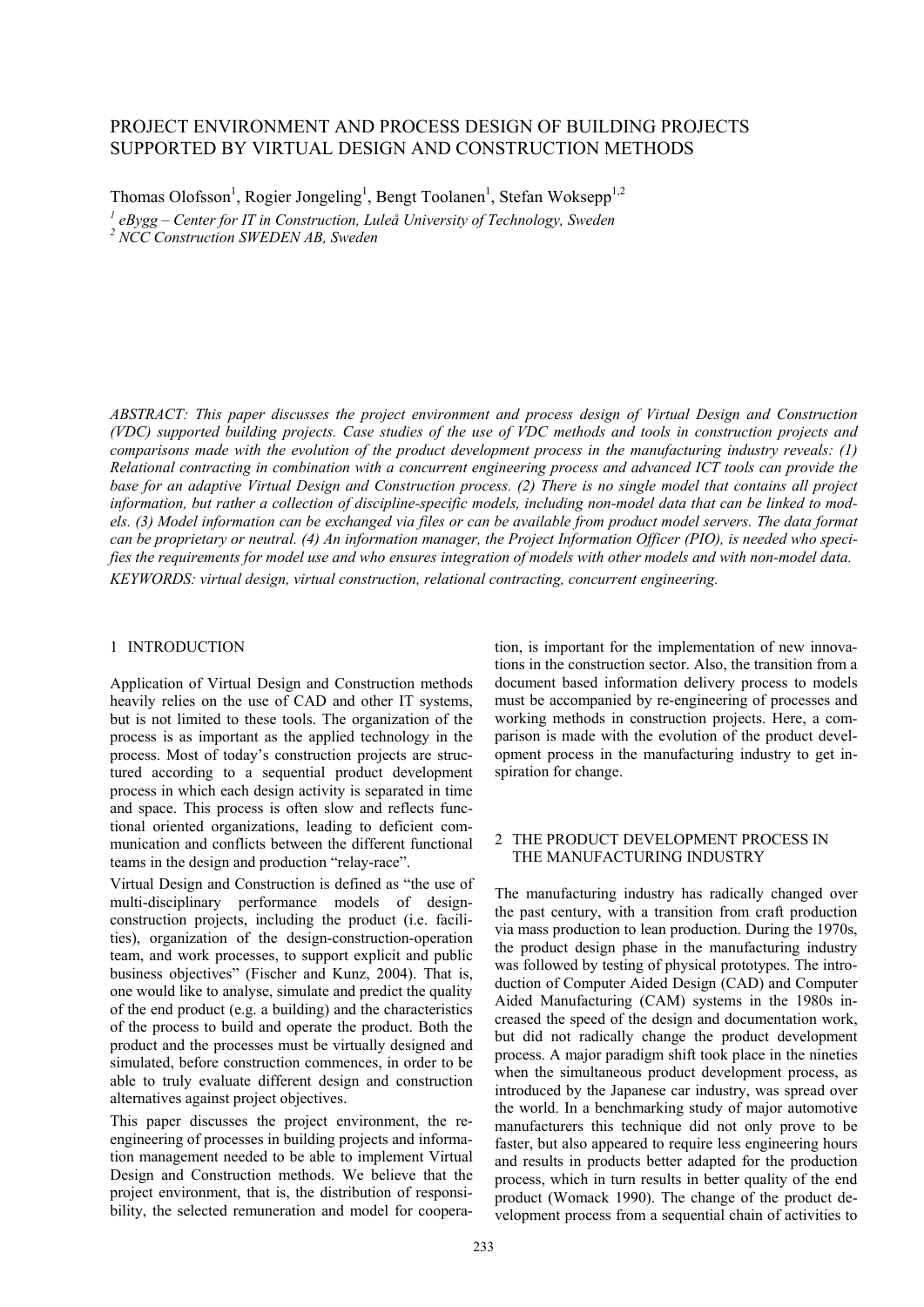make things more concurrently reduced the time to market of new models. This transformation has taken place at the same time as the modelling methods have become increasingly sophisticated, Figure .



Figure 1. Schematic picture of the evolution of the product development process and modelling methods.

Concurrent engineering requires information sharing and tight coordination of the different design teams. The first practical use of virtual reality (VR) was introduced when "digital mock-ups" were started to be used in the design process. Digital mock-ups are VR models of the product, assembled from the different design teams' 3D CAD models (mostly sharing of geometrical data). Digital mock-ups are useful for coordinating design and for communication of design intents to stakeholders, (Woksepp and Olofsson, 2006), Figure 2. An Integrated Concurrent Engineering process (ICE) requires an even tighter integration between different design disciplines. Co-located multidisciplinary teams working on the same data have inspired the CAD developers to engineer product model servers, where designers work in a common model environment. Today, a product can be designed, tested and validated before the first physical prototype is built. Multiple design solutions can be evaluated in a computer, which leads to a faster design process and a more optimized end product. The next step according to many scientists is "knowledge engineering design" supported by semantic models, i.e. model objects have meaning and knowledge of their own performance.

But what has happened in the construction industry? This industry has also seen its transitions, although not as radical as in manufacturing. Some specialized niches in construction show similarities with the manufacturing industry. NCC, a Swedish construction company, launched a residential building concept in spring 2006 where 90% of all components are preassembled in factories, using among other things CAD-CAM technology. The building components are subsequently assembled on site, by craftsmen wearing white gloves, in half of the time compared to traditional construction according to NCC (NCC 2006). It may appear that things have changed in construction. However, the gross volume of construction is still concerned with an outdoor craft based manufacturing and assembly process on the construction site, where different organisations plan and execute their work using document-based information, produced by functionaloriented organisations.



Figure 2. A digital mock-up of a pelletizing process plant under construction, (Woksepp and Olofsson 2006).

#### 3 PROJECT ENVIRONMENT

Several factors need to be considered when introducing new technology. First, we have to investigate if the new tool makes the process more efficient or if we have to reengineer the way we work in order to make use of the benefits that the technology can offer. Also, introducing new working methods will affect the organisation and challenge the culture in the company. Secondly, what are the driving forces? In the automotive industry global competition has forced companies to implement new processes and technologies to speed up the time to market for new models. In this context we will discuss the importance of project environment to make use of the full potential of VDC methods and tools in construction projects. The *project environment* is defined as the contractual framework in which the distribution of responsibility, remuneration and cooperation model is determined. Here, time criticality, uncertainty in product design, access to resources and strategic considerations are important.

Miles and Ballard (1997) discuss the needs of contracting models facilitating and supporting cooperation in the construction process (a so called relational oriented contracting form) compared to the traditional transactional forms where the compensation is based on a fixed price model. According to Toolanen et al (2005), the framework for process design in construction projects depends on the distribution of responsibility, the remuneration model and model of cooperation. Table 1 shows some common forms for distribution of responsibility, remuneration and cooperation.

A relational contract supports collaboration and has incentives to reach common objectives in the project. A combination of, e.g. design-build contract using a transparent cost models and partnering will set the framework for a collaborative process to define and set common goals for the actors in a construction projects. Especially in complex, uncertain projects under time pressure a development towards relational contracting is important, (Miles and Ballard, 1997). This hypothesis was further strengthened by Toolanen (2004), who conducted indepth interviews with 32 professional clients in Sweden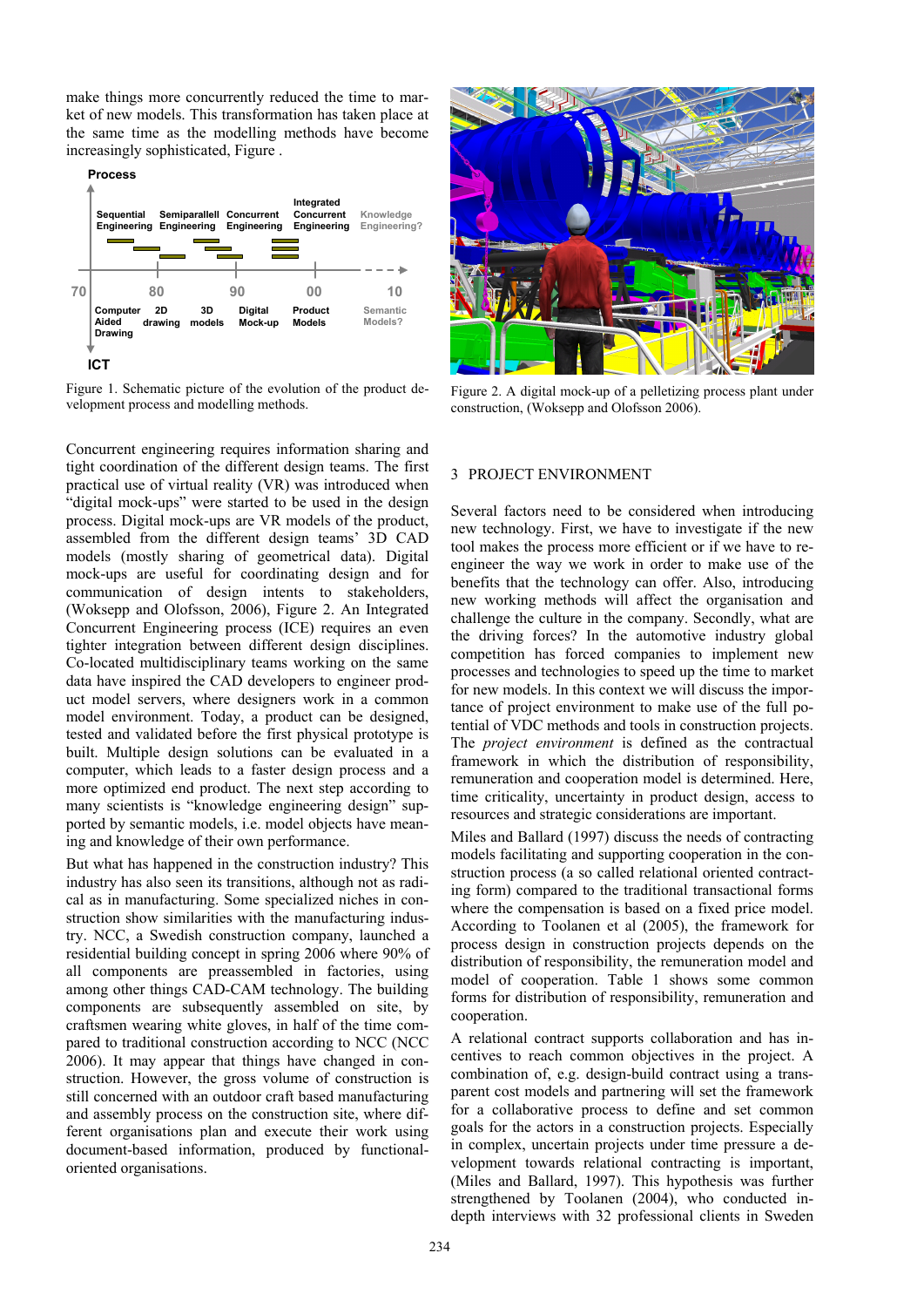where they were asked to act as advisors in different contracting situations. The situations ranged from certain, simple projects with no time pressure to complex fasttrack projects with lots of uncertainties in the actual design. A majority of the clients recommended transactional contracting in the case of slow, certain and simple projects and relational contracting for fast-track, uncertain and complex project where the risk is much higher. Also in cases where strategic considerations played an important role, the relational contracting environment was recommended by the professional clients.

Table 1. Commonly used forms for distribution of responsibility, remuneration and cooperation in the construction industry.

| Distribution of responsibility                                                                                                                                                  | <b>Remuneration models</b>                                                                                                                                | <b>Cooperation models</b>                                                                                                                                                                                                               |
|---------------------------------------------------------------------------------------------------------------------------------------------------------------------------------|-----------------------------------------------------------------------------------------------------------------------------------------------------------|-----------------------------------------------------------------------------------------------------------------------------------------------------------------------------------------------------------------------------------------|
| Construction management<br>Client/owner responsible for<br>design and coordination of the<br>project, building contractor(s)<br>responsible for the execution.                  | FP - Fixed price<br>The compensation is based<br>on a fixed price when the<br>contract is signed.<br><b>TRANSACTIONAL</b>                                 | Traditional, e.g. no special<br>form of cooperation<br>is<br>implemented.<br><b>ORIENTED</b>                                                                                                                                            |
| Design-Bid-Build,<br>Client/owner responsible for<br>design, building contractor(s)<br>responsible for the execution<br>coordination<br>and<br>of<br>the<br>project.            | Cost<br>reimbursable<br><b>or</b><br>transparent cost model. The<br>compensation is based<br>on<br>actual<br>that<br>costs<br>the<br>contractor have.     | Partnering,<br>Collaboration<br>model<br>to<br>define and reach common<br>objectives in a project. The<br>model was invented in UK<br>and has spread over the<br>world.                                                                 |
| Design-Build,<br>client<br>distributes<br>the<br>The<br>responsibility of the design,<br>coordination and execution of<br>the project to the contractor(s)<br><b>RELATIONAL</b> | Cost reimbursable<br>with<br>incentives<br>The compensation is based<br>on actual costs $+$ a bonus if<br>project targets are reached.<br><b>ORIENTED</b> | Strategic partnering or<br>Virtual<br>enterprise.<br>The<br>project organisation<br>like a<br>functions<br>single<br>enterprise. Strategic and long<br>term collaboration between<br>stakeholders<br>the<br>in<br>construction process. |

To conclude, the project environments will affect the climate of collaboration:

- A transactional oriented environment with fixed price compensation, such as Design-Bid-Build, will strengthen the forces of fragmentation in the project. Any change in the project will be resisted by the stakeholders since the remuneration need to be renegotiated. Therefore, it is not meaningful to introduce a VDC process where there is no incentive for sharing of information between stakeholders.
- In a relational oriented environment, it is necessary to involve all stakeholders, formulate common targets and have a strategy to develop trust and sharing of information to reduce project risks. Changes beneficiary for the project targets will also be beneficiary for the stakeholders and can therefore be implemented without re-negotiation of the contractual agreement. In this type of environment, the cost of introducing new ICT tools and methods and the benefits they bring to the project can be shared.

#### 4 THE ORGANISATION OF A VIRTUAL DESIGN AND CONSTRUCTION PROCESS

Today, several applications exist to support a VDC process ranging from the conceptual phase to the detailing and production stages of a construction project. In recent case studies of Swedish construction projects the following applications have been reported (Jongeling 2006, 2007, Woksepp and Olofsson 2006):

- Applications for digital mock-up and walkthroughs, to integrate, communicate and review different design disciplines for use within and outside the project team.

- Model checking- and clash detection software. These applications check different models according to userdefined rules for tolerances between and interferences of different types of objects and systems.
- Building lifecycle design applications are software tools for the analyses of energy use, lighting design, space usage, maintenance planning, et cetera.
- Applications for "4D" (3D + time) modelling are used to link the various models of a project to different types of schedules. These schedules can subsequently be visualized in a 4-dimensional environment and enable the communication of different schedules to actors in the project.
- Applications for "5D" (3D + costs) modelling are used for cost estimation and link the model objects to socalled recipes. A recipe includes methods (i.e. a number of tasks) and resources (e.g. man hours) needed for a building component.

Figure 3 shows the organisation of a VDC supported construction project where identified benefits of the use VDC applications are marked. Three main concurrent processes are defined; the business, the model based design and the construction process. In a relational oriented environment, objectives and goals are defined from the client perspective. Incentives based on overall project targets such as costs, time, et cetera create the driving force for the stakeholders to evaluate alternatives and opportunities that can contribute to the outcome of these targets.

The identified benefits are as follows (Jongeling 2006, 2007, Woksepp and Olofsson 2006, Simu and Woksepp 2006, Miklos 2006); (1) Visualisation of the overall design improves communication and the decision process, resulting in less complaints and misunderstandings of the layout and effects on neighbouring environment. (2) Life cycle cost can be estimated early and design changed to meet design targets. (3) In development projects, selective price tags of attractive flats and offices can much easily be determined by the developer. Also, potential customers can get a visual impression of the layout and the view from the prospective flat before they sign the contract. (4) Early procurement of critical components with long delivery times, such as windows, can be made earlier with lower prices as a result. (5) Integrated design and bill of quantity take-off eliminates the work of manual estimation from 2D drawings. Quantity take-off is often performed several times by numerous stake-holders in a normal design-bid-build project. Also, the waste related to waiting for and storage of components and material on site can be avoided if design can be integrated with supply the chain management system for procurement, purchase and delivery. (6) The project coordination becomes more efficient and requires less engineering hours as a result of 3D model based design process. (7) Integrated architectural, structural and installations design leads to fewer collisions in the design and hence, less re-work on the construction site. (8) Integrated design and production planning (4D), improves the build-ability of the design, the site layout and work-flow and communication on the construction site with less waste as a result. (9) Concurrent engineering and digital mock-ups often results in opportunities for assembling larger parts of building installations off-site when the geometrical constraints of the different design can be controlled in advance. (10) Prepa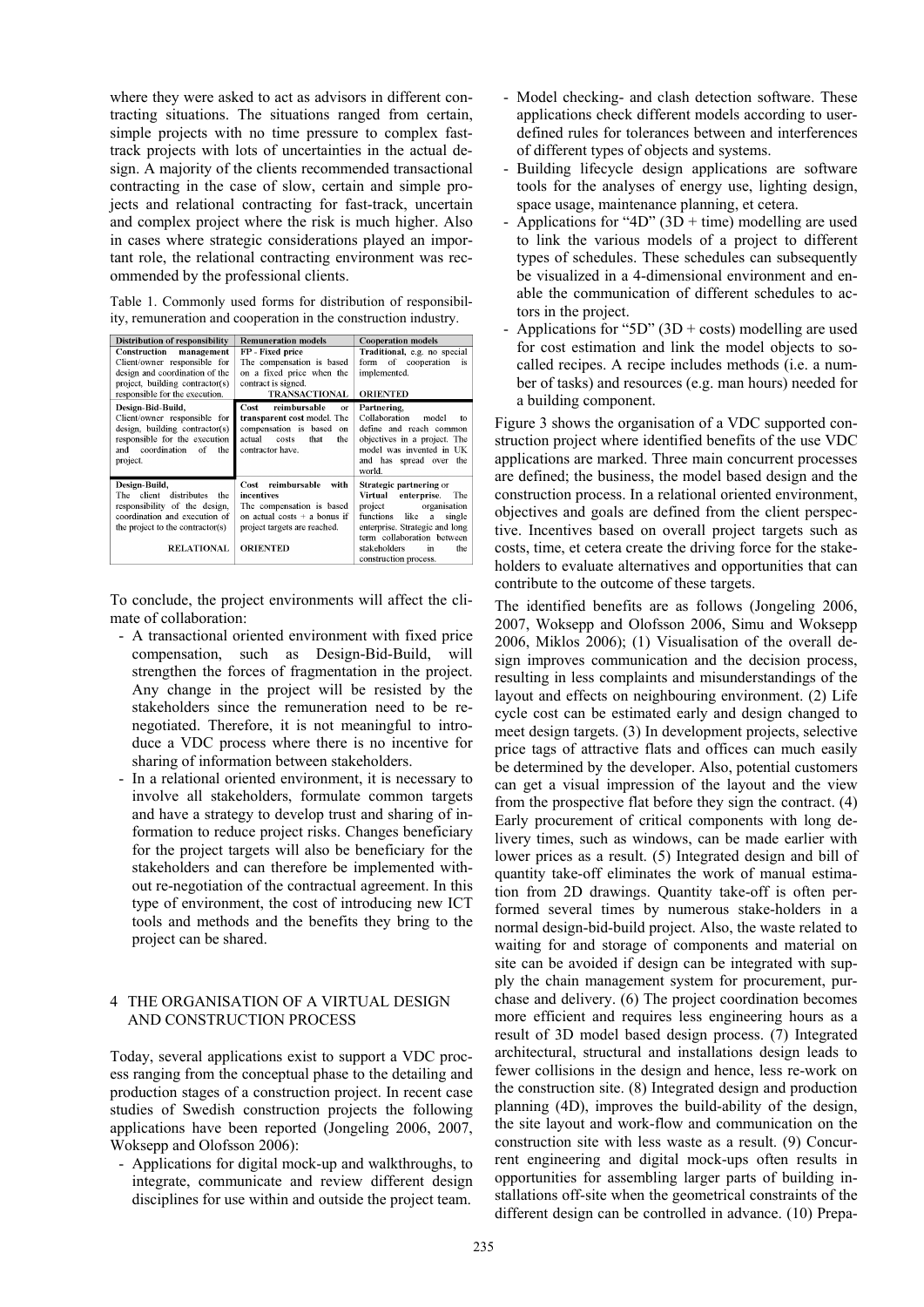ration for operation such as education of operational staff can start in advance using the digital mock-up of the as built model.



Figure 3. Schematic representations of a future concurrent construction project where identified use of Virtual Design and Construction applications can add value to the process and product.

The 3D model based design of a recently constructed process plant in Sweden can exemplify the iterative nature of a concurrent engineering approach, see Figure 4. The project coordinator is responsible for the overall design process while the design teams here denoted 1 to n, are responsible for the design of the subsystems in the plant, i.e. process equipment, building structure, installations et cetera. All design teams are also responsible for providing correct and updated input data to the "VR database". An independent VR consultant, working for the client, manages all the VR data and also makes updated and corrected VR prototypes accessible for everyone to use in the project. The provided VR prototypes, denoted VR1 to VRn, are also used in design review meetings that take place once every fortnight. Errors discovered during these design review meetings are immediately delegated to the design teams concerned. All errors that have been addressed are logged and later confirmed in the next meeting. Decisions on major changes in the design are taken after conducting a risk analysis of the three goals in the project; the capacity of the plant, time to operation and the economical impact. These decisions are always taken in the risk management group consisting of the client and the main subcontractors in the Partnering group.



Figure 4. An iterative design review process using digital mockups in a concurrent design organisation, from Woksepp and Olofsson, (2006).

The example illustrates that there are a number of different roles that one can identify in a VDC supported design:

- *Information creators* are the professionals from different design disciplines that carry out the modelling work.
- *Information users*, or so-called model viewers, are those that use the models for their specific needs. This

category includes actors such as the client, project management agencies, material suppliers, cost estimators, site managers, planners, et cetera.

- *Information administrators* help the client or project manager with setting up the right environment, sometimes referred to as the Virtual Building Environment, and ensures coordination of the model work that is performed by different professionals.

In this example the VR consultant acted as an information administrator with the specific task of gathering and optimizing the 3D models from the different disciplines and creating and distributing the VR models (digital mockups) used in the design reviews.

### 5 INFORMATION MANAGEMENT

Researchers (Lee 2004) and software developers (Autodesk 2002; Graphisoft 2002) envision a database constructed with intelligent objects from which different views of the information can be generated automatically; views that correspond to traditional design documents such as plans, sections, elevations, schedules, et cetera. As the documents are derived from the same central database, they are all coordinated and accurate.

In a study by Jongeling (2005) a number of issues was identified that currently limit the use of product models to the extent envisioned in the above:

- First of all, generating views from product models is currently partly possible. Product models do not necessarily contain all information that is required to produce design views. Absence of information is due to unavailability of adequate modelling tools, required effort to add this information to product models and the effort to extract the information. For example, modelling work of certain reinforcement bars is possible in a limited number of CAD systems. Generating views from these systems is constrained by national and local preferences of reinforcement bar detailing in shop drawings.
- Secondly, views of product models differ between actors. For example, a structural engineer models building objects differently from objects modelled by an architect. Generating specific views from a multidisciplinary central model that contains all information is constrained by these different views.
- Thirdly, certain information is associated with a model, but not necessarily part of a model. Even in the most optimistic scenario for model-based approaches, the vast majority of current project information exits in the form of unstructured documents (Froese 2004b).
- Finally, the number of actors in a construction project that can access and operate software tools to generate database views is mostly limited to actual product modellers. The majority of actors are consumers of information stored in product models, such as estimators, planners, suppliers, subcontractors, customers, et cetera.

The solutions applied in the pilot study to combine 2D data with product models and to make this data and product models available for all project participants were: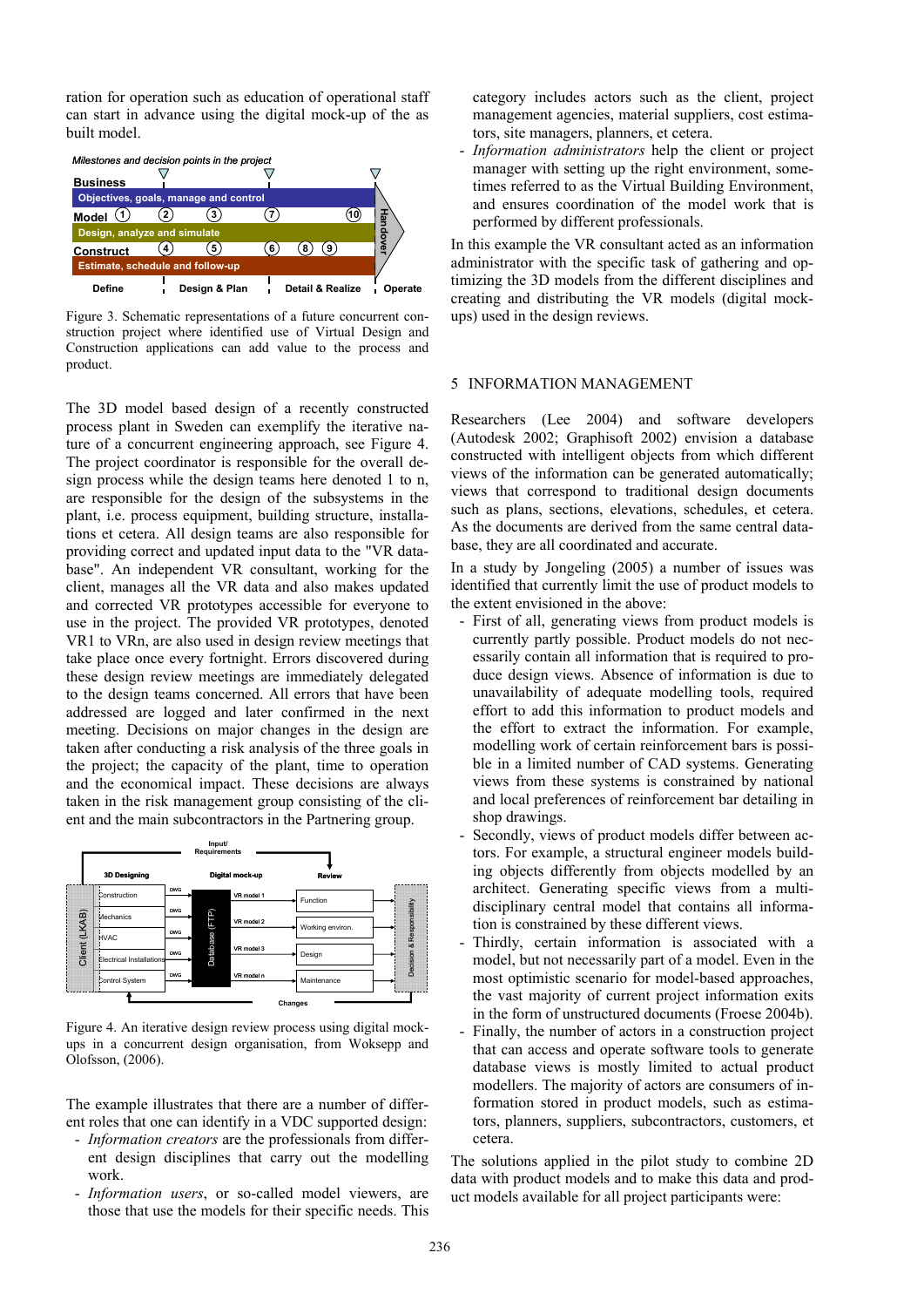- Separate architectural, structural and HVAC models were created instead of an all-including single product model.
- Views were generated from 3D models to which 2D geometric primitives were added in paper space. We call this a hybrid design document type. The views were saved at the model server and could automatically be updated with product model data when required. 2D data, such as reinforcement bar detailing, could only manually be updated per view.
- Product model views and other documents were located at a document server and hyperlinked to the product model. Links were added to specific model objects, but also to parts of an object or to a specific section in the product model. For this purpose different pointer objects were used for different disciplines that contained links to the document server.
- A model viewer was used as client software to view the product model in the central database and to browse through hyperlinked data.

Working with separate product models proved to be beneficial, but also showed limitations. An advantage of a separate product model per design discipline was that both the architect and structural engineer could have their own view on their design practice, which they were familiar with. Legal concerns by project participants were minimized with this approach, which facilitated the acceptance and uptake of 3D modelling. A disadvantage of this approach was the lack of coordination between different models. Updates in the architectural model that affected the structural model had to be propagated manually in the structural model.

The process of generating views from 3D models and adding 2D data proved to be feasible in the Hotellviken project. Difficulties were experienced when updates were made in the central product model. Ensuring up-to-date 2D data in all separate model views of for example reinforcement bars was a process that did not provide significant advantages compared to the traditional 2D structural design process.

Project actors that did not have CAD software installed could view and browse the product model with inexpensive viewing clients. To illustrate: at the start of the project there was one CAD system available at the project developer. No experienced CAD personnel were available to operate CAD systems as product model server clients. Using model viewers facilitated the uptake of product model use. Model views and other documents, located at a document server, became centrally available by using product model viewers. Using the 3D model was believed to add to project participants' understanding of to what part of the model the different documents and views were related.

Froese (2004a) suggests a Project Information Officer (PIO) as a resource in a project that acts as an information administrator. Tasks and responsibilities for the PIO can include (Froese 2004a):

- Setting up requirements for the modelling work by different professionals
- Coordinating and ensuring the use of templates and libraries for modelling work
- Model integration from different disciplines
- Management of the central information repositories such as digital mock-ups pr product model server
- Education and knowledge management of (potential) model users

The PIO can facilitate the uptake and successful use of 3D and product models in projects. The PIO relieves the design- and project manager from tasks that they are not used to and can successively transfer the required skills to these managers. Knowing that a PIO possesses the essential knowledge can facilitate the decision to conduct the design work in 3D.

## 6 CONCLUSIONS

There are several of lessons that we can learn from benchmarking with the manufacturing industry and case studies of the use of VDC methods and tools in real construction projects:

- The typical construction project is organised in chain of sequential activities, a relay run, that leads to fragmentation, long chains of design iterations and an error prone information flow causing waste of material and resources in the construction phase.
- Relational contracting in combination with a concurrent engineering process and use of advanced ICT tools can provide the base for an adaptive virtual design and construction process.
- There is no single model that contains all project information, but rather a collection of discipline-specific models, including non-model data that can be linked to models.
- Model information can be exchanged via files or can be available from product model servers. The data format can be proprietary or neutral.
- An information manger, denoted the Project Information Officer (PIO), is needed who specifies the requirements for model use and who ensures integration of models with other models and with non-model data.

## ACKNOWLEDGEMENT

The result presented in this paper is part of the BICT project, "Benefits of Information and Communication Technology for Industrialisation of the Construction Sector" funded by the Erabuild program.

## REFERENCES

- Autodesk, Inc. (2002). "Building Information Modeling White Paper." www.autodesk.com/buildinginformation
- Fischer, M., and Kunz, J., (2004), *"The Scope and Role of Information Technology in Construction"*, CIFE Technical Report #156, Stanford University, USA.
- Graphisoft, Inc. (2002). "The Graphisoft Virtual Building: Bringing the Information Model from Concept into Reality - Graphisoft Whitepaper." www.graphisoft.com
- NCC, (2006), "NCC Complete Industrial Construction", Available at www.ncc.se